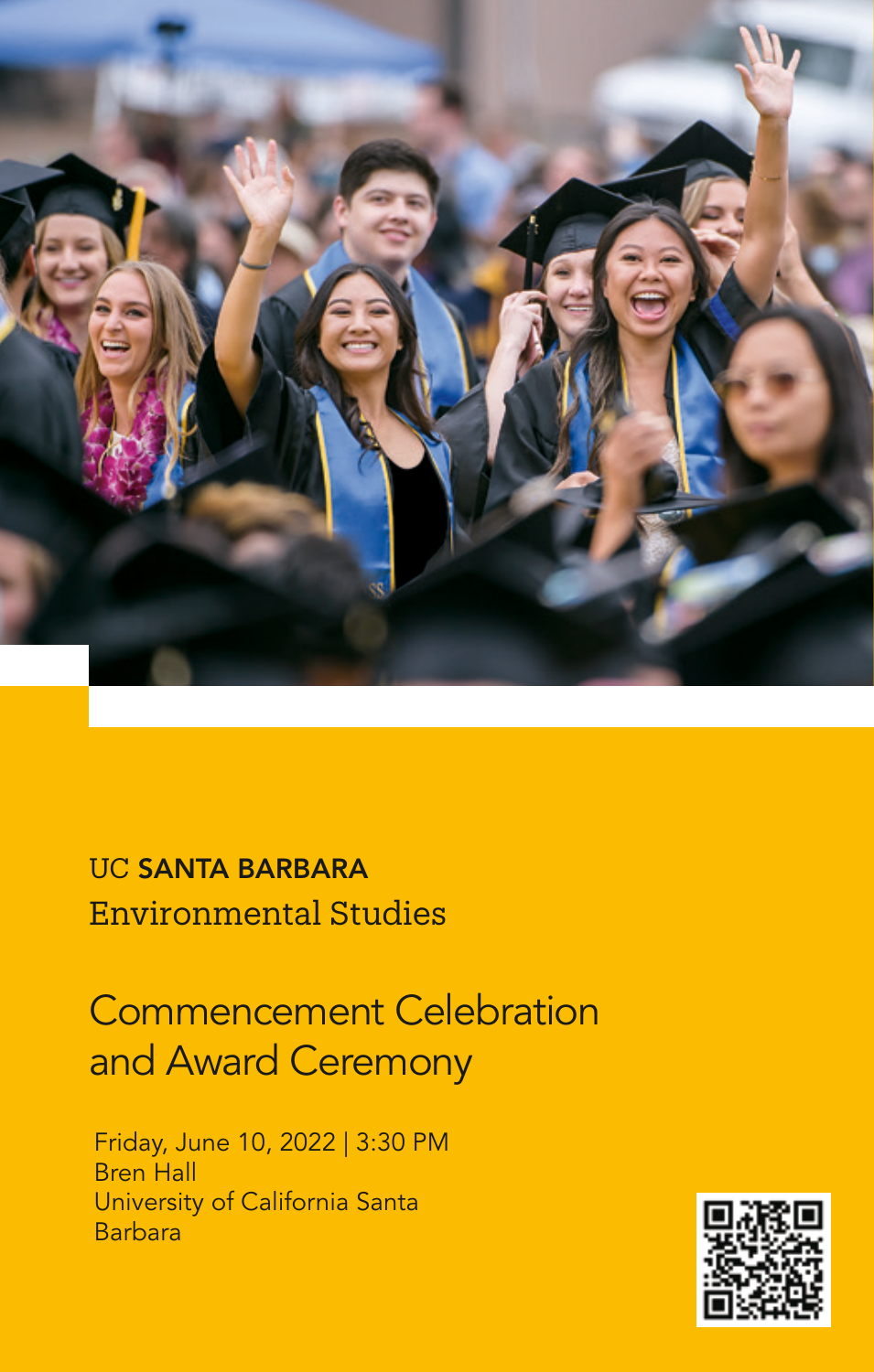### Program

- 01 Welcome Professor David Pellow Chair, Environmental Studies Program
- 02 Outstanding Alumni Award presented by David Pellow, Environmental Studies Professor
- 03 Community Service Award presented by Carla D'Antonio, Environmental Studies Professor comments by award recipients
- 04 2022 Student Award Presentations

Outstanding Senior presented by Liz Carlisle, Environmental Studies Professor

Outstanding Service Award presented by Liz Carlisle, Environmental Studies Professor

Marc McGinnes Law and Advocacy Scholarship presented by Linda Krop, Environmental Studies Lecturer comments by award recipient

Distinguished Senior Thesis Award presented by Simone Pulver, Environmental Studies Professor comments by award recipient

Outstanding Academic Achievement Award presented by David Pellow, Chair of Environmental Studies

Other Awards & Program Scholarships presented by Liz Carlisle, Environmental Studies Professor

07 ES Class of 2022 Closing Remarks by Eric Zimmerman, Environmental Studies Student Affairs Manager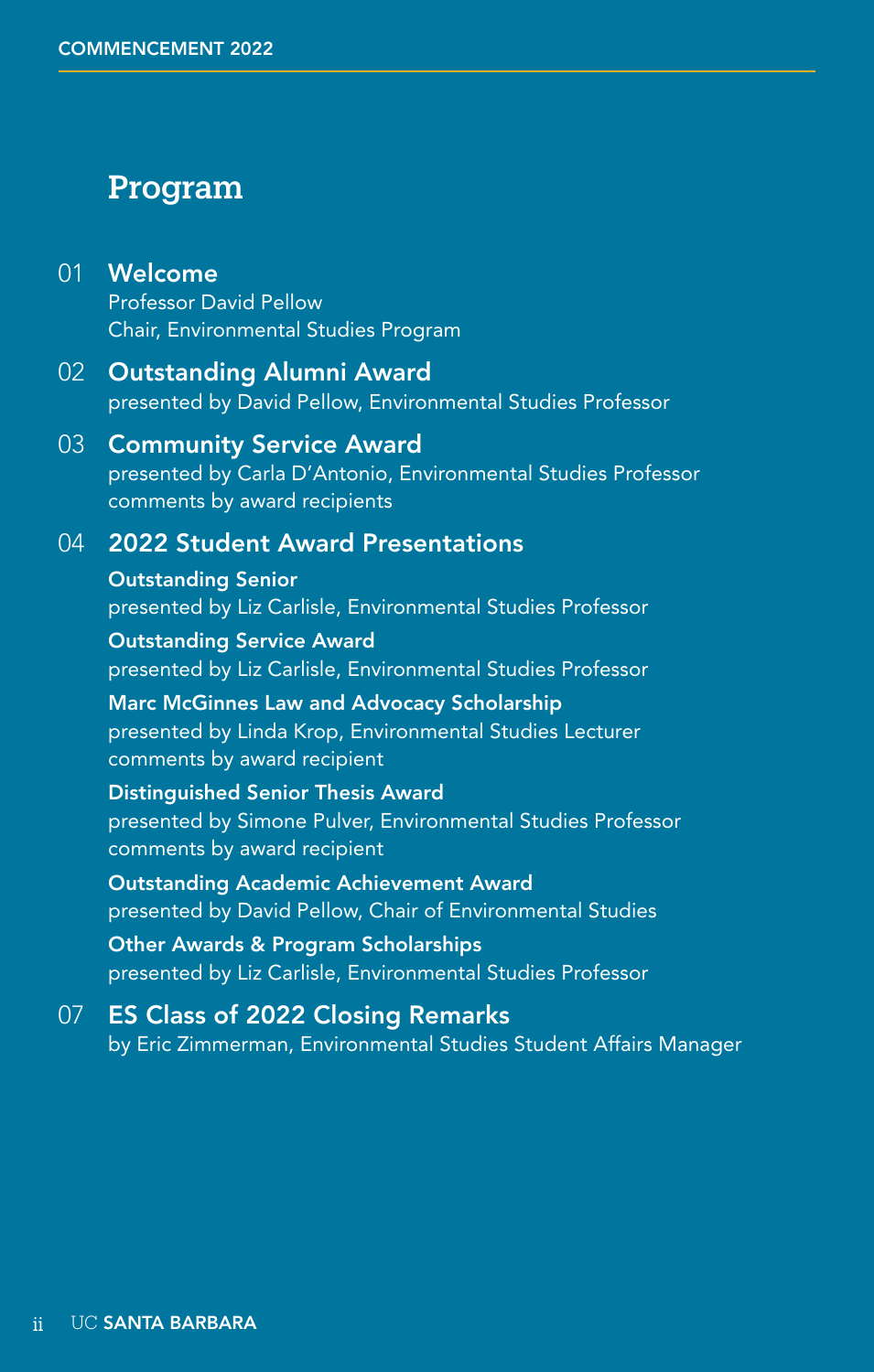### WELCOME Message from the ES Program Chair



## DAVID N. PELLOW

Welcome to the 2022 UCSB Environmental Studies Awards Ceremony! I am proud and honored to serve as the Environmental Studies Program Chair. The class of 2022 is an extraordinary group of leaders and scholars, and they comprise one of the largest graduating classes in our department's history!

Today's graduates join a distinguished cadre of UCSB Environmental Studies alumni... over 8000 of them each with their own unique story and path forward from this world-class university and these storied shores. As Environmental Studies and Hydrologic Science majors you students share a common bond: a deeply held commitment to improving the health of our ecosystems and our planet, for today and for generations to come, to ensuring equal access for everyone to a healthy environment, and to devising and implementing creative solutions to the numerous challenges we face.

Our students lead and inspire us in so many ways. They do this in our classrooms, in our research labs, and through student and community organizations whose goals reflect the urgency, determination, vision, and courage that this historic moment requires of us.

Environmental Studies will always be a space where people collaborate, share, learn, and innovate to devise and implement inspiring solutions to the environmental challenges we face today so that our future will be more hopeful, more equitable and just, and more sustainable. And we are stronger than ever before because of the phenomenal achievements of our students. Congratulations to the class of 2022!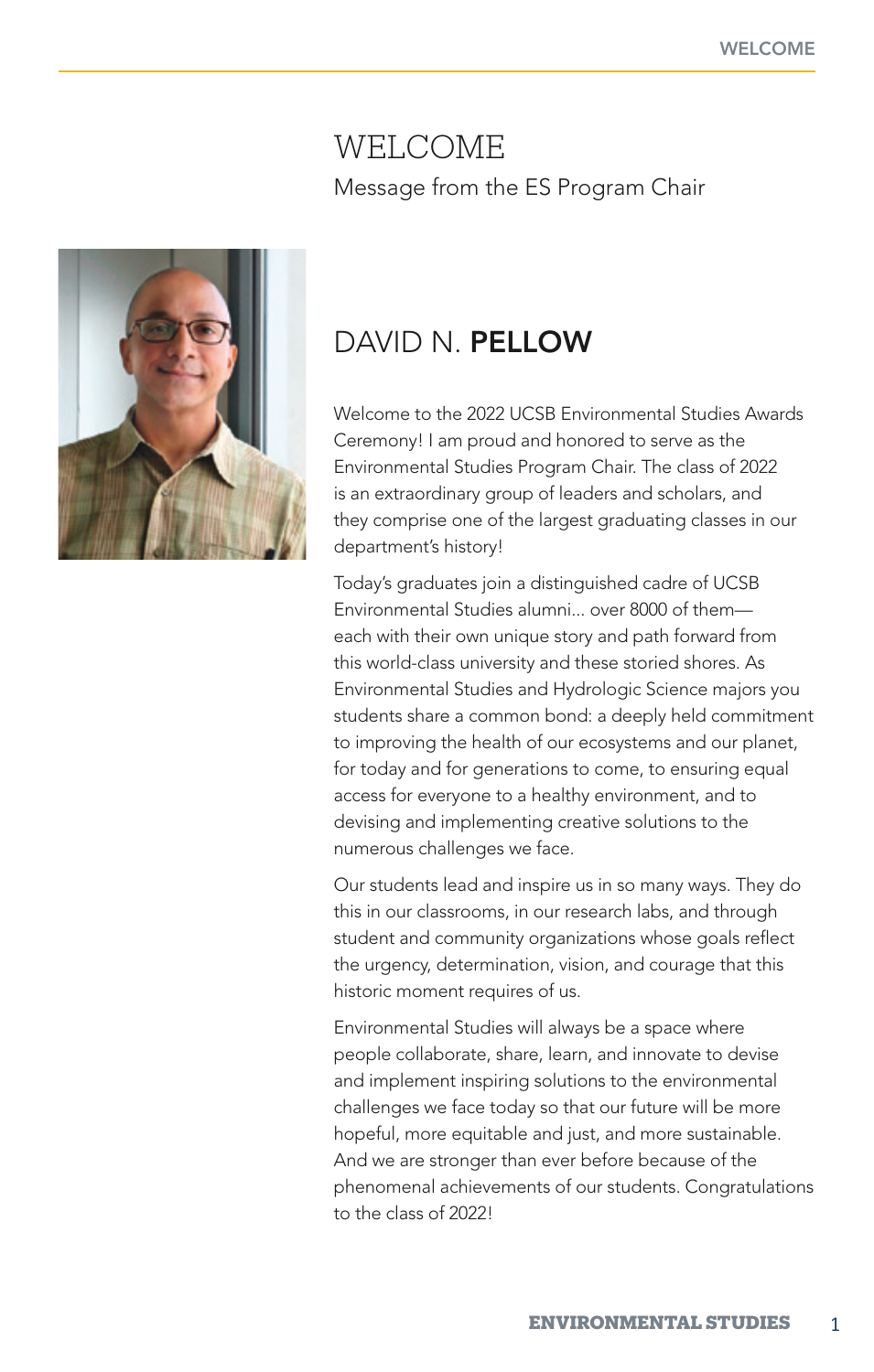# OUTSTANDING ALUMNI AWARD



## SUSANA DE ANDA UCSB Environmental Studies '03

Susana De Anda is the Executive Director and Co-Founder of the Community Water Center, a nonprofit environmental justice organization based in California's San Joaquin Valley, whose mission is to act as a catalyst for communitydriven water solutions through organizing, education, and advocacy. Susana is a seasoned community organizer and has received numerous awards and recognitions, including: The James Irvine Foundation Leadership Award (2018), Latino Community Foundation Leading Change Award (2018), White House Champion of Change for Climate Equity (2016); Mark Dubois Award from Friends of the River (2014); "150 Fearless Women in the World" by Newsweek Magazine (2012); and "Women on Top – Top Activist" by Marie Claire magazine (2012); and "Las Fabulosas" and "Inspiring Latinas" by Powerful Latinas (2011). Susana's experience includes planning and organizing positions at the Center on Race, Poverty and the Environment; the County of Merced Planning Department; the Santa Barbara County Water Agency; and Santa Barbara's Community Environmental Council. Susana has served on the Tulare County Water Commission, the Board of Directors of the Tulare County United Way, and currently serves on the Advisory Council for the Water Solutions Network and is a Steering Committee member on the Water Equity and Climate Resilience Caucus. She is also a co-founder and member of the board of Water Education for Latino Leaders (WELL). Susana earned a B.A. from the University of California, Santa Barbara while completing a double major in Environmental Studies and Geography.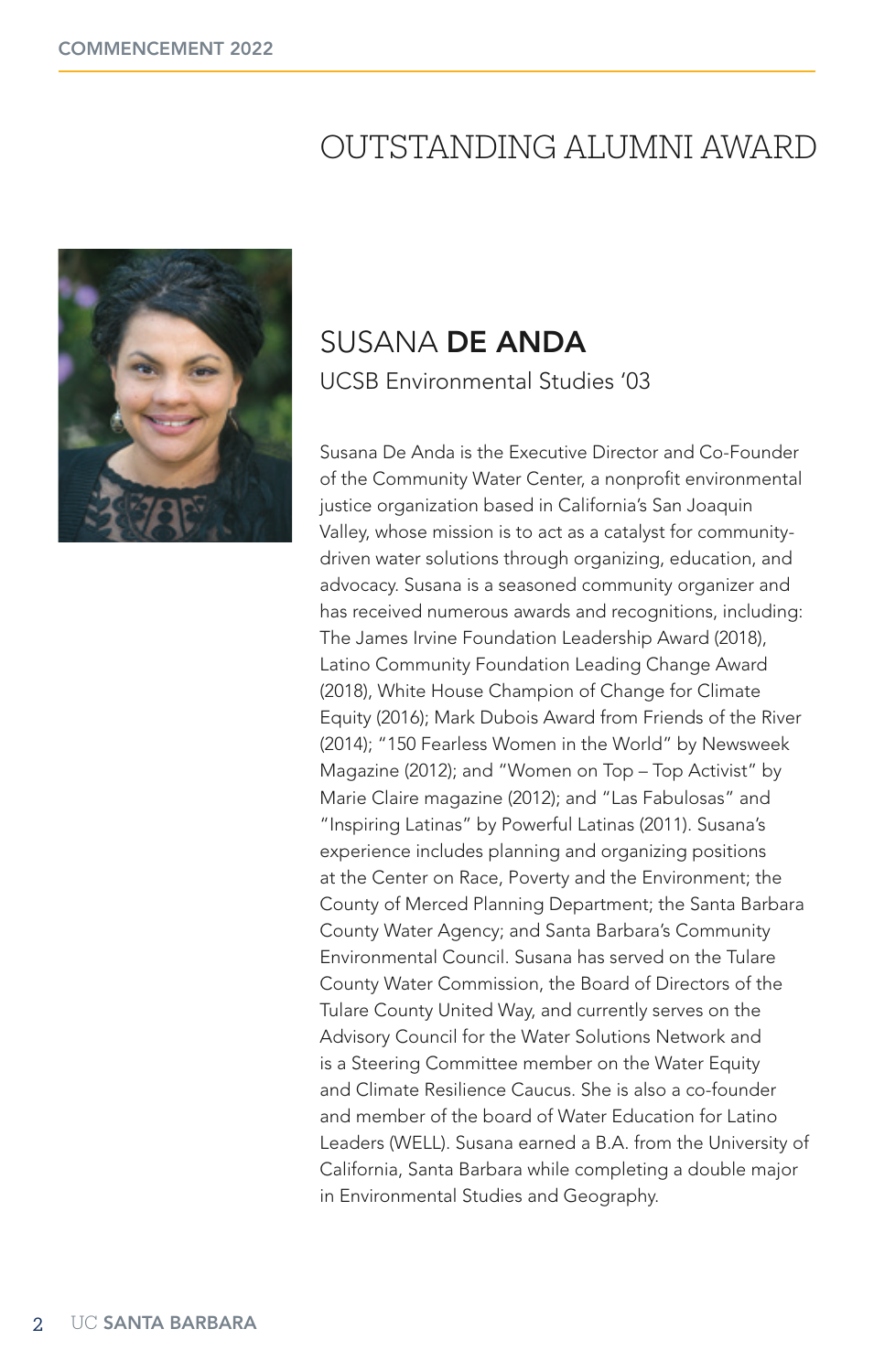## COMMUNITY SERVICE AWARD



### THE CHEADLE CENTER'S ECOSYSTEM RESTORATION PROGRAM

The Cheadle Center is a UCSB organization formed in 2005 from a fusion of the Museum of Systematics and Ecology (MSE) with UCSB's then informal ecosystem restoration program. The ecosystem restoration program had emerged from the MSE's involvement in the study, preservation, and restoration of threatened wetland habitats in the vicinity of the UCSB campus. In 2007, the Cheadle Center began visioning the restoration of what was then the Ocean Meadows Golf Course which had been built in the 1960s by filling in the upper arms of the Devereaux Slough, an extensive natural tidal wetland adjacent to UCSB's Coal Oil Point nature reserve and faculty and student housing. After over 10 years of fundraising and planning, the Cheadle Center launched and has led the active restoration of this 120+ acre parcel, moving millions of cubic yards of soil, restoring tidal flow and water quality, and enhancing habitat for animals and plants. From the start, this project has engaged the local and regional community, including a range of organizations, citizen groups and interested individuals, as well as K-12 and UCSB students. Through the process of engaging people in land stewardship and creating a beautiful natural environment for all to enjoy, the dedicated staff of the Cheadle Center have restored not only the natural cycles of the land, air and water, but also hope, connectivity and outdoor experiences for thousands of people now and into the future.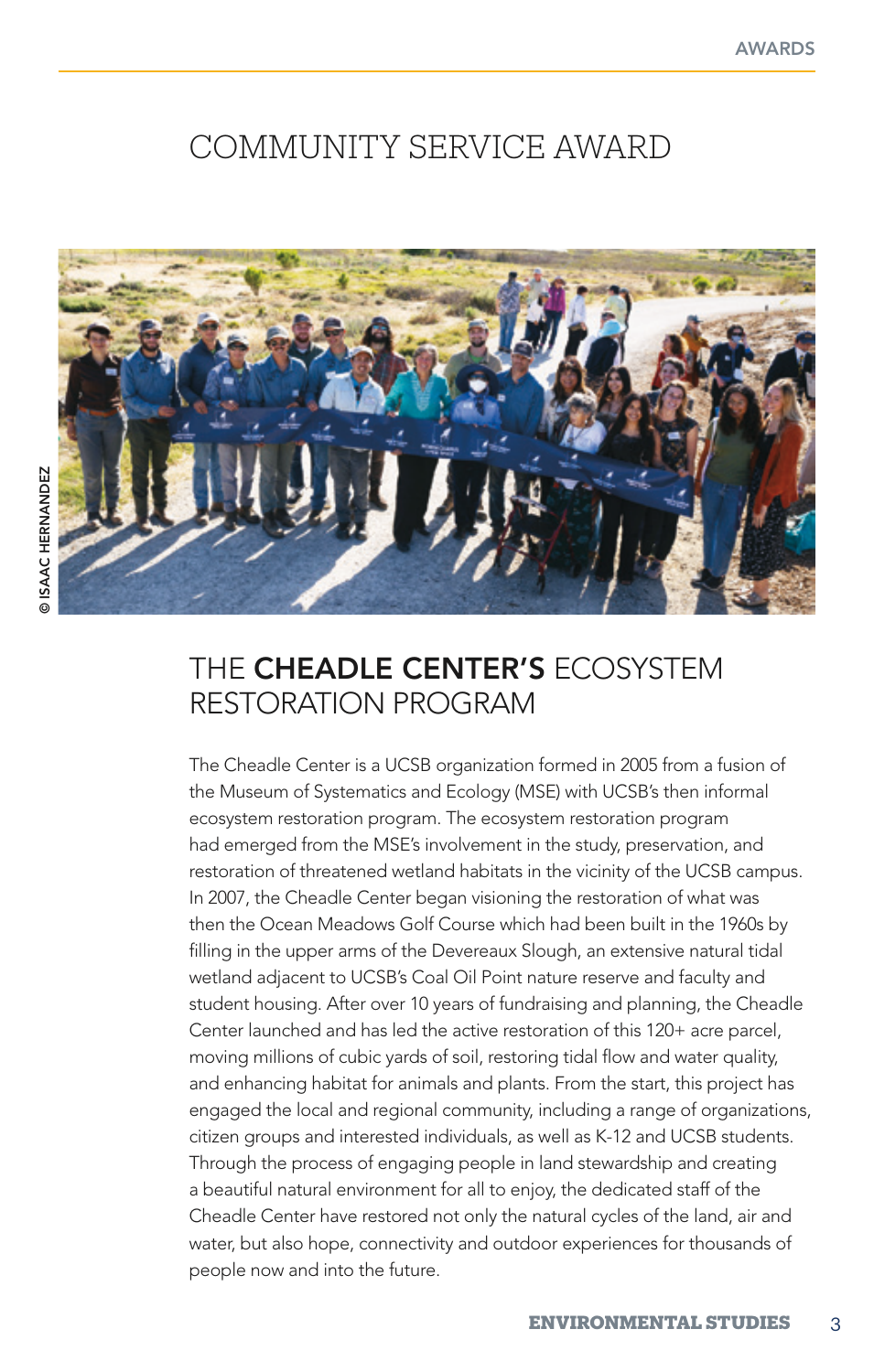# 2022 STUDENT AWARDS

#### Outstanding Senior Awards

Awarded to the top graduating students who have demonstrated extraordinary academic excellence and a high level of extracurricular service

Lizzy Mau

#### Distinguished Senior Thesis Award

In recognition of an exemplary senior thesis

TBD

#### Outstanding Service Awards

Awarded to ES students who have demonstrated exemplary environmental service within the ES Program and/or the campus and local community

> Ruth I. Alcantara Perez Alisa Bilyk Ethan J. Estrada Landry C. Guillen Ines K. Laborinho Schwartz Carly Lam Pamela V. Linares Bailey N. McCraner Celine Pun Soham Ray Maritza V. Vasquez Ruth X. Wong

#### Marc McGinnes Law and Advocacy Scholarship

In recognition of outstanding academic achievement in environmental law courses and outstanding environmental service and leadership

#### Darien L. Aassar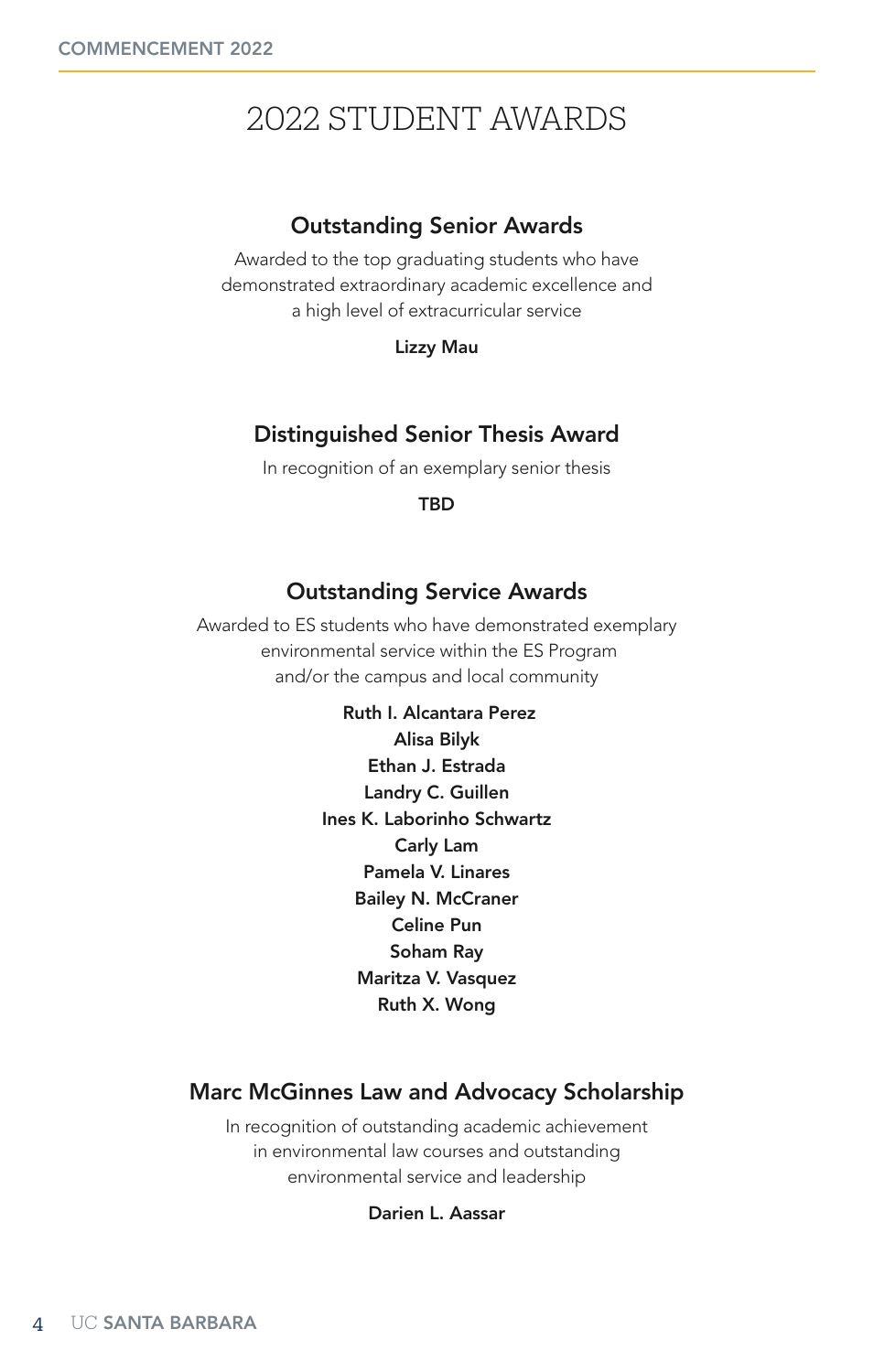## 2022 STUDENT AWARDS

#### Outstanding Academic Achievement

Awarded to ES and Hydrologic Science seniors who have completed their major and college requirements with an outstanding overall GPA of 3.5 or higher.

Darien L. Aassar\*\* Rebeca E. Adam Gabby A. Alvira Maritza E. Arellano Zoe A. Arvanitis-Dalpe Mark W. Asch Hannah J. Atwater Arianna Y. Azim Carlyn A. Bacci Tyler A. Barth Chloe M. Bassuk Ian J. Berndt Isabella A. Binger Mackenzie A. Bland Lindsey R. Bogott Layni D. Booth Gina M. Bratti Thomas R. Burgess Ryan M. Carew Victoria M. Casas Erika N. Chan Natalie Chen Sophia M. Chupein Sean Cole Austin I. Covey Molly Lee Cunningham Sara S. Dave\*\* Ella R. Deamaral Elidia P. Del Toro Sarah E. Desmarais America J. Diaz Torres Cole W. Diemer Michaela M. Dietzel\*\* Meghan B. Dunn Jim C. Dyson Erika E. Egg Ethan J. Estrada Eric Estrada-Martinez

Sofia V. Fea Ruiz Madeline L. Fleishman Sam A. Fletcher Garret, M. Foreman Carolyn G. French Rachel F. Frost Angie Garcia Amira N. Garewal Sidney G. Gathrid Madchen Gebhard Yasmin Ghaemmaghami Jennifer S. Gladstone\*\* Laylah K. Gorlero Landry C. Guillen Thomas C. Hafner Hali C. Hammargren Lauren C. Harrison Cameron F. Heiter Jessica M. Hernandez Isabel M. Hollingsworth Daisy B. Houle Tiffany Hsu Jinze Hu Michael Huang\*\* Qin Huang Bryce S. Jacoubowsky Kendall M. James Katherine M. Jiang Li Abril M. Jimenez Gonzalez Savina M. Johal Christine B. Johnson Jon A. Kananen Isabella Y. Karman Tanner R. Kelly Lindsay E. Kenefick Charlie C. Kernkamp Carly E. Killion Alex A. Kim

Kaitlyn M. Krueger Daniela B. Laborinho Schwartz Ines K. Laborinho Schwartz Carly Lam Brandee J. Lamb Brianna W. Lee Tim R. Lee Tiffany Lei Mika C. Leslie Madison N. Letchworth Lena Y. Li\*\* Pamela V. Linares Iris R. Little Sydney E. Litvin Chenjia Liu\*\* Mia I. Lombardo Alexis G. Lopez Alice G. Lousen Teannae L. Lucas Kristin N. Lynch Sarah K. Macgregor Kat A. Mackay Joshen K. Mantai Alix Martin Eric R. Matsudo Lizzy G. Mau Noah E. Mayne Emma M. Mccoy Bailey N. McCraner\*\* Lizzi A. McEligot Marlowe H. Mcintyre Sydney N. Milewski Jackson R. Mills Damaris Morales Michelle Moreno Lia B. Mund Kyra L. Nadir\*\*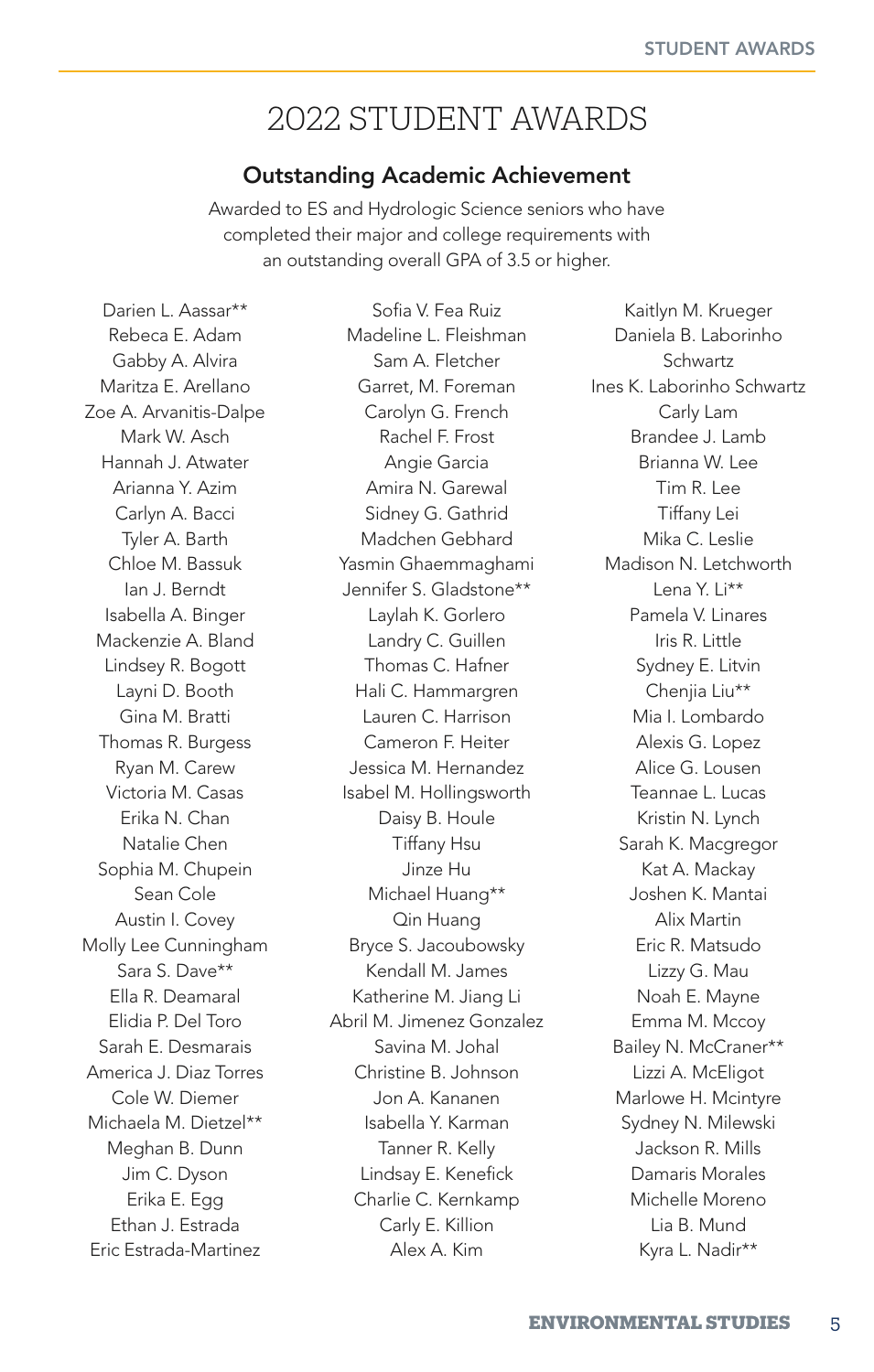### 2022 STUDENT AWARDS Outstanding Academic Achievement

Trey J. Nakazawa Sharon Ng Molly M. O'Brien Natalie Olsthoorn-Blackwelder Alexa S. Ortega Chloe E. Ortiz Ella C. Peter Kari L. Phillipp Ella A. Phillips Kristine E. Piedad Daley J. Polner Morgan E. Prince Daphne Y. Prodis Matthew D. Pucci Celine Pun\*\* Nick V. Randazzo Emma M. Raskin Soham Ray Kaitlyn E. Rennegarbe Victoria E. Reyda Avery C. Robinson Rachel Rodriguez Taylor G. Roe\*\* Clarissa A. Romero Cole A. Rossi Sydney M. Rouse Isabella M. Salangsang\*\* Julia P. Santos Emma R. Schaefer-Whittall Julia E. Schles Maria A. Schneider Andrew E. Scoffone Kayla K. Sen Austin M. Sharon Ian T. Silberstein Anthony J. Singh

Hannah L. Skeels Camille F. Smallwood Quincy Smith Sam I. Spiegel Jadyn M. Steaffens Cierra M. Sterling Eliana Stone\*\* Triana Subijana Jack D. Taylor Julia R. Thompson Douglass R. Torres Jaymes M. Trevisan Marissa L. Valdez Cameron M. Vaziri Julius T. Velasco Lina L. Vo Genevieve M. Walker Oliver D. Wallace Madison C. Watkins Mya L. Watts Caitlin M. Weber Kat T. Weller Jordan M. Whiting-Morales Brooke P. Wibberley Elena S. Williams Matthew E. Winter Ruth X. Wong\*\* Yixuan Wu Henry Xie Izzy E. Young\*\* Valerie S. Zamora Addison R. Zaring Jimmy Zhan Stephen J. Zhong Jack Zhuo

*\*\*Indicates a candidate for the Distinction in the Major*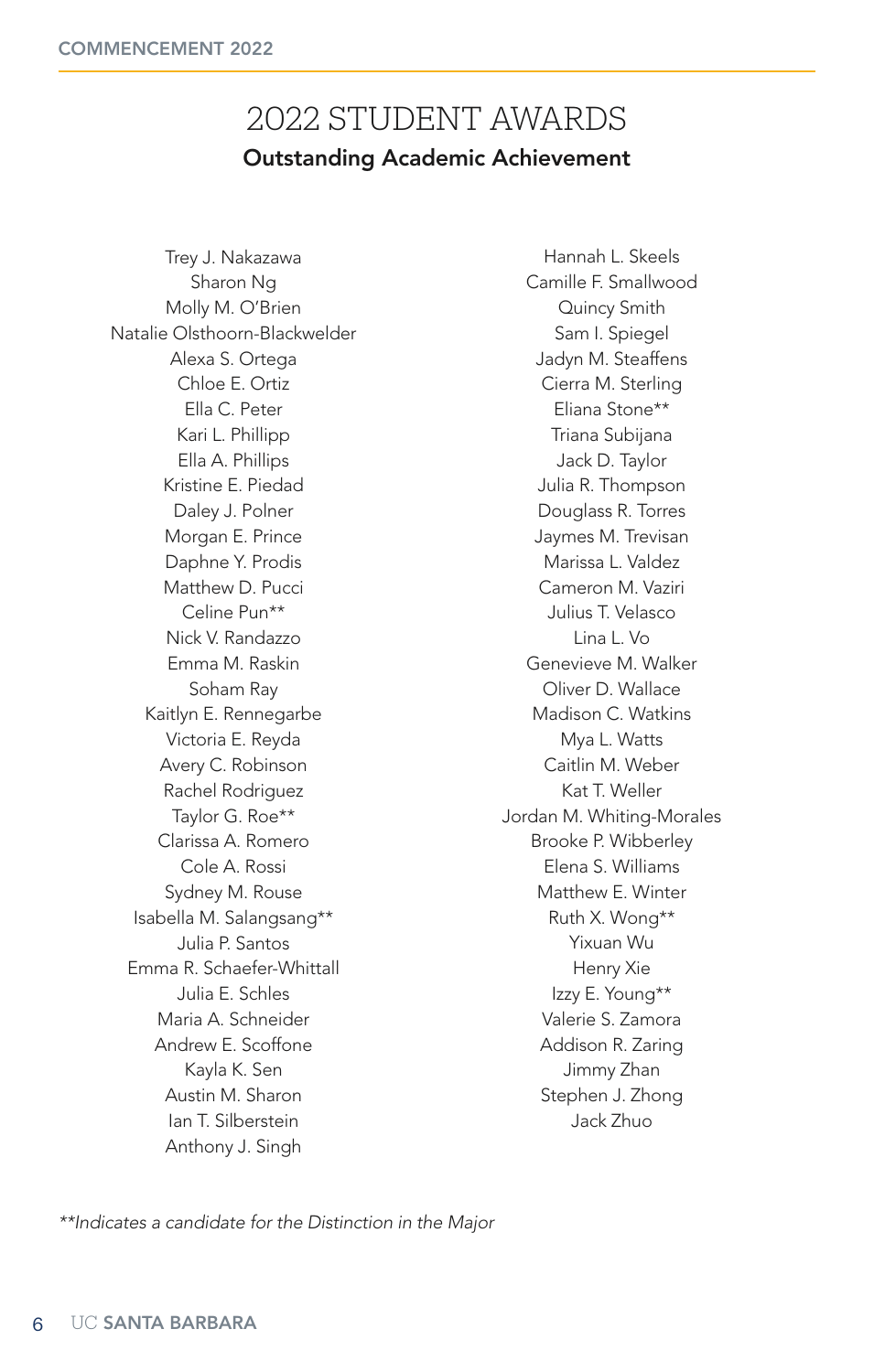## 2022 ENVIRONMENTAL STUDIES GRADUATES

Darien L. Aassar Rebeca E. Adam Kimberly R. Aguilar Ruth I. Alcantara Perez Natalya E. Alcerro Cameron S. Allen Joaquin V. Almendras Fabian Alvarado Gabby A. Alvira Rachel N. Andrews Alec P. Aragon Maritza E. Arellano Zachary A. Arretche-Ramos Nick P. Arriaga Zoe A. Arvanitis-Dalpe Mark W. Asch Hannah J. Atwater Nainoa J. Azevedo Arianna Y. Azim Carlyn A. Bacci Sera Barron Maddy G. Bartelloni Tyler A. Barth Chloe M. Bassuk Lexi J. Beaman Kate A. Becker Zac Benzerara Ian J. Berndt Alisa Bilyk Isabella A. Binger Mackenzie A. Bland Lindsey R. Bogott Layni D. Booth Ashley N. Bracamonte Gina M. Bratti Madi K. Braum Madisyn G. Brown Justin R. Buncab Thomas R. Burgess Isaac A. Cabuto Cyan N. Canfield Ryan M. Carew Sofia E. Carigma Katy A. Carter

Victoria M. Casas Faby Cervantes Alvarez Anastasia E. Cervantes Erika N. Chan Natalie Chen Camilla M. Chesebro Sophia M. Chupein Emily M. Claussen Sean Cole Makenna M. Colucci Brady M. Connolly Dillen M. Corlett Ellie R. Cotter Jamie L. Covarrubias Austin I. Covey Molly L. Cunningham Sara S. Dave Laura E. Davis Carlos A. De Haro Angela M. De La Vega Ella R. Deamaral Sarah E. Desmarais America J. Diaz Torres Al R. Diaz Clarissa J. Diaz Athena M. Dibartolo Cole W. Diemer Michaela M. Dietzel Michelle V. Do Maggie G. Drelichman Meghan B. Dunn Jim C. Dyson Erika E. Egg Leah C. Eidelson Jorge Enriquez Taryn F. Esquibel-Collins Eric Estrada-Martinez Ethan J. Estrada Nikolaus N. Estrada Barbara J. Fairweather Sofia V. Fea Ruiz Alexis J. Fether-Hashimoto Madeline L. Fleishman Sam A. Fletcher

Erica R. Flores Martinez Jacob D. Foley Garret M. Foreman Esther Franco-Hernandez Payton M. Frei Carolyn G. French Rachel F. Frost Samuel A. Fuller Freida L. Galindo Charlie S. Galles Angie Garcia Frida N. Garcia Gabi A. Garcia Sarisha B. Garcia Amira N. Garewal Sidney G. Gathrid Madchen Gebhard Yasmin Ghaemmaghami Brandon M. Gibbins Jennifer S. Gladstone Josh E. Godfrey Jesus A. Gomez Garcia Olivia D. Gonzales Martha G. Gonzalez Fernandez Laylah K. Gorlero Ashley M. Grinstead Jacqueline Gudino-Rios Landry C. Guillen Thomas C. Hafner Nick J. Halphide Hali C. Hammargren Henry K. Hancock Lauren C. Harrison Cameron F. Heiter Jessica M. Hernandez Isabel M. Hollingsworth Daisy B. Houle Tiffany Hsu Jinze Hu Michael Huang Qin Huang William W. Huang Justin C. Huitema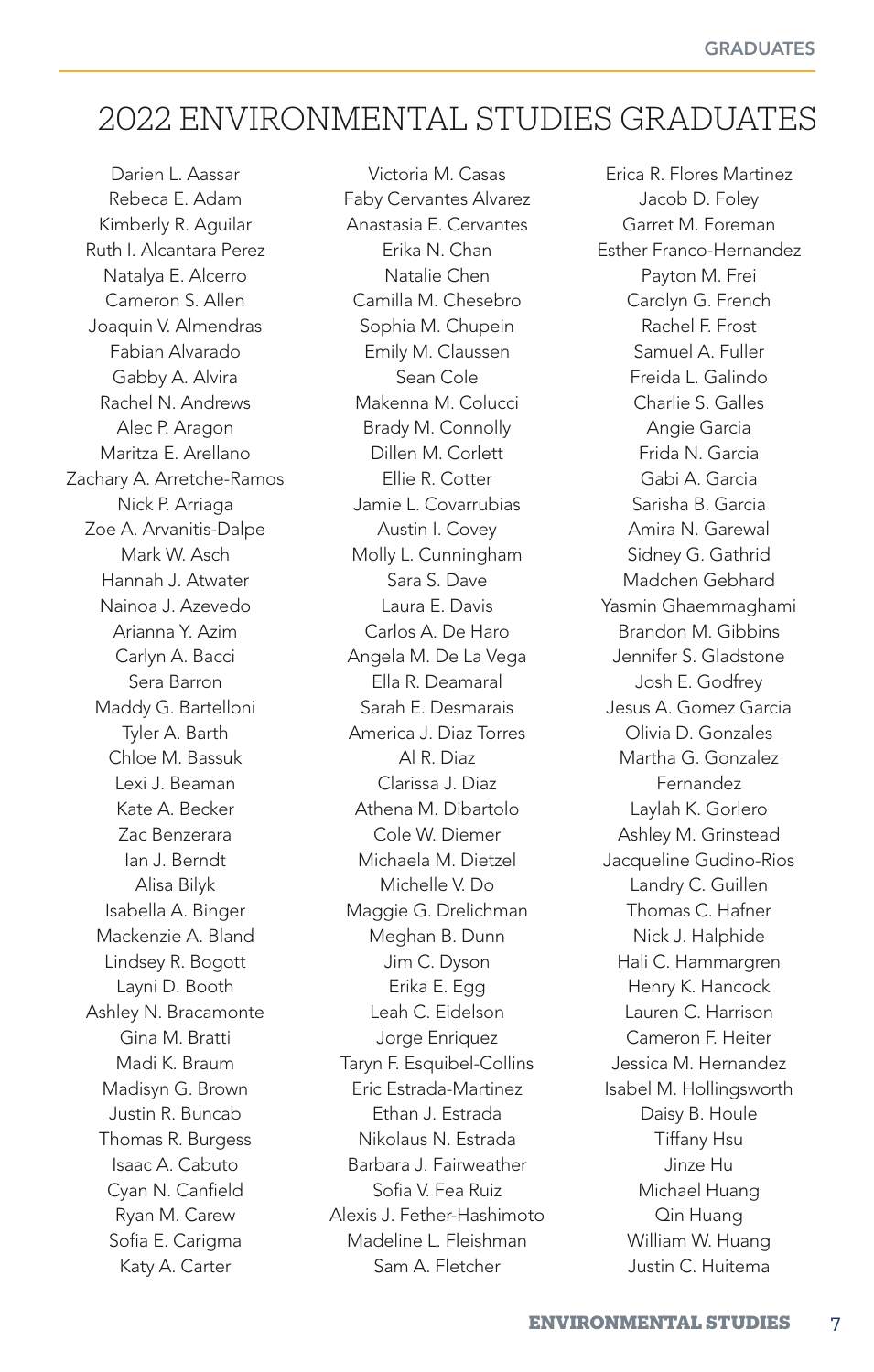# 2022 ENVIRONMENTAL STUDIES GRADUATES

Kaitlyn A. Hutabarat Christy M. Huynh Rachel Iler-Keniston Graham Irons Greer R. Jacobs Bryce S. Jacoubowsky Ethan R. Jakob Kendall M. James Katherine M. Jiang Li Abril M. Jimenez Gonzalez Nicole G. Jimenez Savina M. Johal Christine B. Johnson William D. Jones Jon A. Kananen Isabella Y. Karman Beau Karnsrithong Dara Kelly Tanner R. Kelly Lindsay E. Kenefick Katherine R. Kennedy Charlie C. Kernkamp Carly E. Killion Alex A. Kim Kendra R. Koch Cameron B. Kollar Kaitlyn M. Krueger Daniela B. Laborinho Schwartz Ines K. Laborinho Schwartz Sophia J. Lake Carly Lam Maxton Lam Brandee J. Lamb Waverly K. Latourette Jerrick Le Brianna W. Lee Tim R. Lee Amanda N. Legaspi Tiffany Lei Karla E. Leiva Palacios Mika C. Leslie Madison N. Letchworth Jason A. Leung

Lena Y. Li Pamela V. Linares Iris R. Little Sydney E. Litvin Chenjia Liu Mia I. Lombardo Alexis G. Lopez Alice G. Lousen Sam H. Loving Teannae L. Lucas Audrey J. Lucio Jayce M. Lucke Kristin N. Lynch Sarah K. MacGregor Kat A. Mackay Joshen K. Mantai Matty P. Mariani Alix Martin Zachary L. Martin Eric R. Matsudo Lizzy G. Mau Noah E. Mayne Sean W. McArthur Emma M. McCoy Bailey N. McCraner Lizzi A. McEligot Aleena M. McGinnis Marlowe H. McIntyre Denver D. McLean Sarah M. McNelis Kela G. Megorden Erick A. Mejia Fiore S. Mendez Andrew P. Meyer Jacob W. Micheletti Sydney N. Milewski Jackson R. Mills Damaris Morales Keyla V. Morales Michelle Moreno Samantha L. Morris Melanie Mountry Jesus A. Mu-Oz Lia B. Mund

Bella G. Myrah Kyra L. Nadir Ameer H. Naji Trey J. Nakazawa Alessandra G. Navas Sharon Ng Jack T. Nielsen Megan N. Noronha Molly M. O'Brien Natalie Olsthoorn-Blackwelder Hanna M. Orchard Clarissa A. Ortega Villasenor Alexa S. Ortega Chloe E. Ortiz Angie A. Osman Danielle Padilla Elidia Palmerin Del Toro Lily D. Partida Shaylin A. Patil Jasmine A. Perez Ella C. Peter Kari L. Phillipp Ella A. Phillips Kristine E. Piedad Daley J. Polner Conor M. Portu Morgan E. Prince Daphne Y. Prodis Matthew D. Pucci Celine Pun Kim A. Quintana Tarik Ramlawi Nick V. Randazzo Emma M. Raskin Soham Ray Kaitlyn E. Rennegarbe Victoria E. Reyda Leiloni R. Reynoso Karen E. Rhoads Brianna A. Rios Avery C. Robinson Walker H. Robinson Griselda C. Robles Olague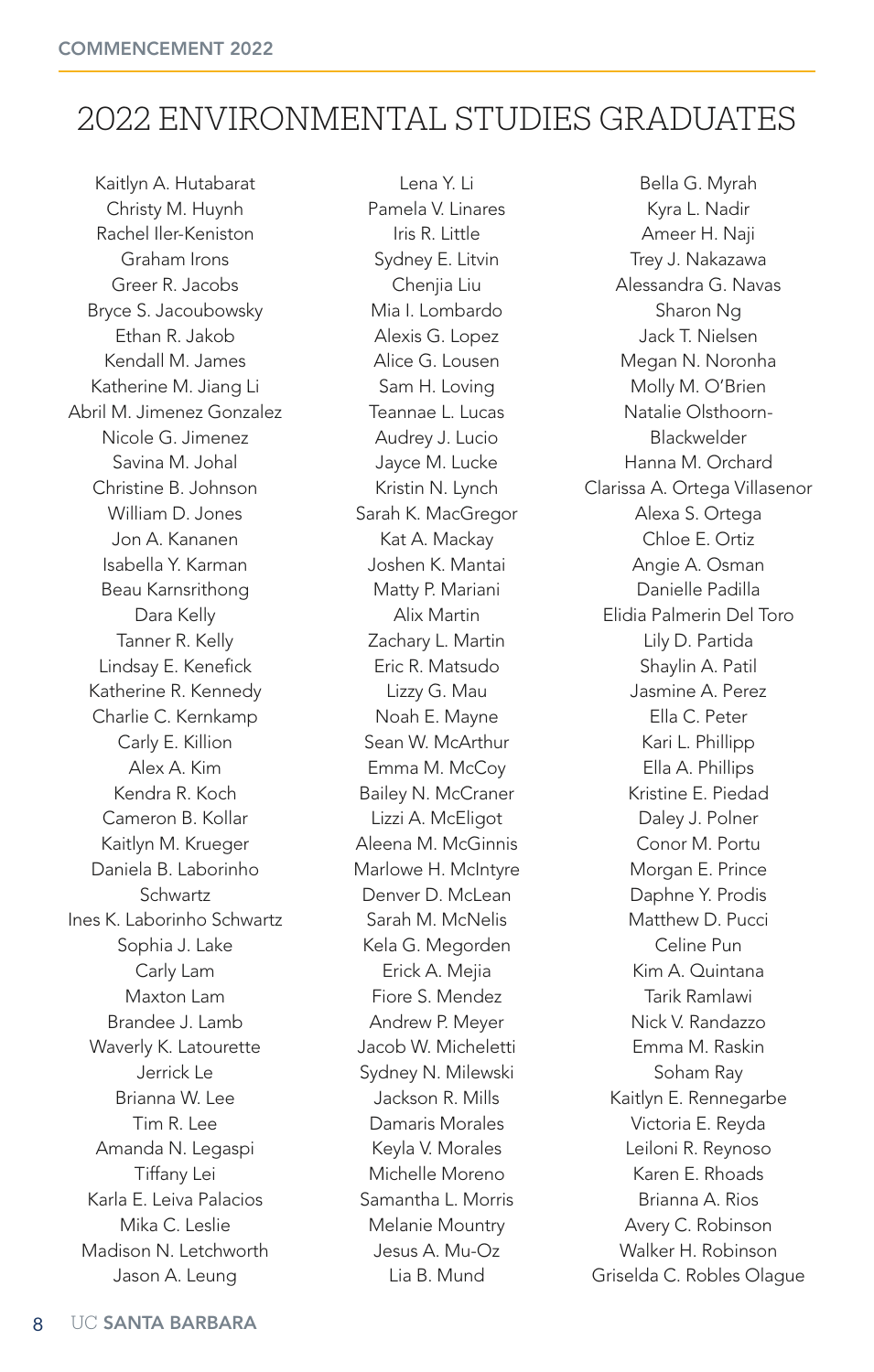## 2022 ENVIRONMENTAL STUDIES GRADUATES

Rachel Rodriguez Taylor G. Roe Clarissa A. Romero Savvy R. Rosner Cole A. Rossi Sydney M. Rouse Christian A. Rudchenko Isabella M. Salangsang Anne U. Saludares Julia P. Santos Jordan K. Savage Emma R. Schaefer-Whittall Julia E. Schles Maria A. Schneider Emily I. Schule Andrew E. Scoffone Kayla K. Sen Austin M. Sharon Haotian Shi Weijun Shi Isabella C. Siering Kahlil O. Sightler Ian T. Silberstein Anthony J. Singh Hannah L. Skeels Camille F. Smallwood Quincy Smith Esmeralda M. Soto Sam I. Spiegel Jadyn M. Steaffens Cierra M. Sterling

Eliana Stone Triana Subijana Naomi S. Summers Abigail G. Suratos Maria A. Sutherland Shannon F. Sweeney Jack D. Taylor Julia R. Thompson Douglass R. Torres Phu G. Tran Jaymes M. Trevisan Kaila L. Trinidad Marissa L. Valdez Ben F. Vargas Maritza V. Vasquez Cameron M. Vaziri Julius T. Velasco Lina L.Vo Michael A. Voce Noah N. Wagner Genevieve M. Walker Jasper Z. Wallace-Boyd Oliver D. Wallace Parker A. Wallace Terra S. Wallin Jake P. Ward Madison C. Watkins Summer A. Watson Mya L. Watts Caitlin M. Weber Yicheng Wei

Kat T. Weller Brianora J. Whitelaw-McDonald Jordan M. Whiting-Morales Brooke P. Wibberley Elena S. Williams Raimy C. Williams Matthew E. Winter Mark R. Wolfe Ruth X. Wong Yixuan Wu Henry Xie Catherine Yoo Izzy E. Young Audrey J. Youngblood Kyremina G. Youssef Michael Yu Valerie S. Zamora Addison R. Zaring Albert Zeng Jimmy Zhan David Zhang Stephen J. Zhong Jack Zhuo

The Environmental Studies Faculty and Staff heartily congratulate this year's graduating Environmental Studies and Hydrologic Science majors, and offer our best wishes in all future endeavors.